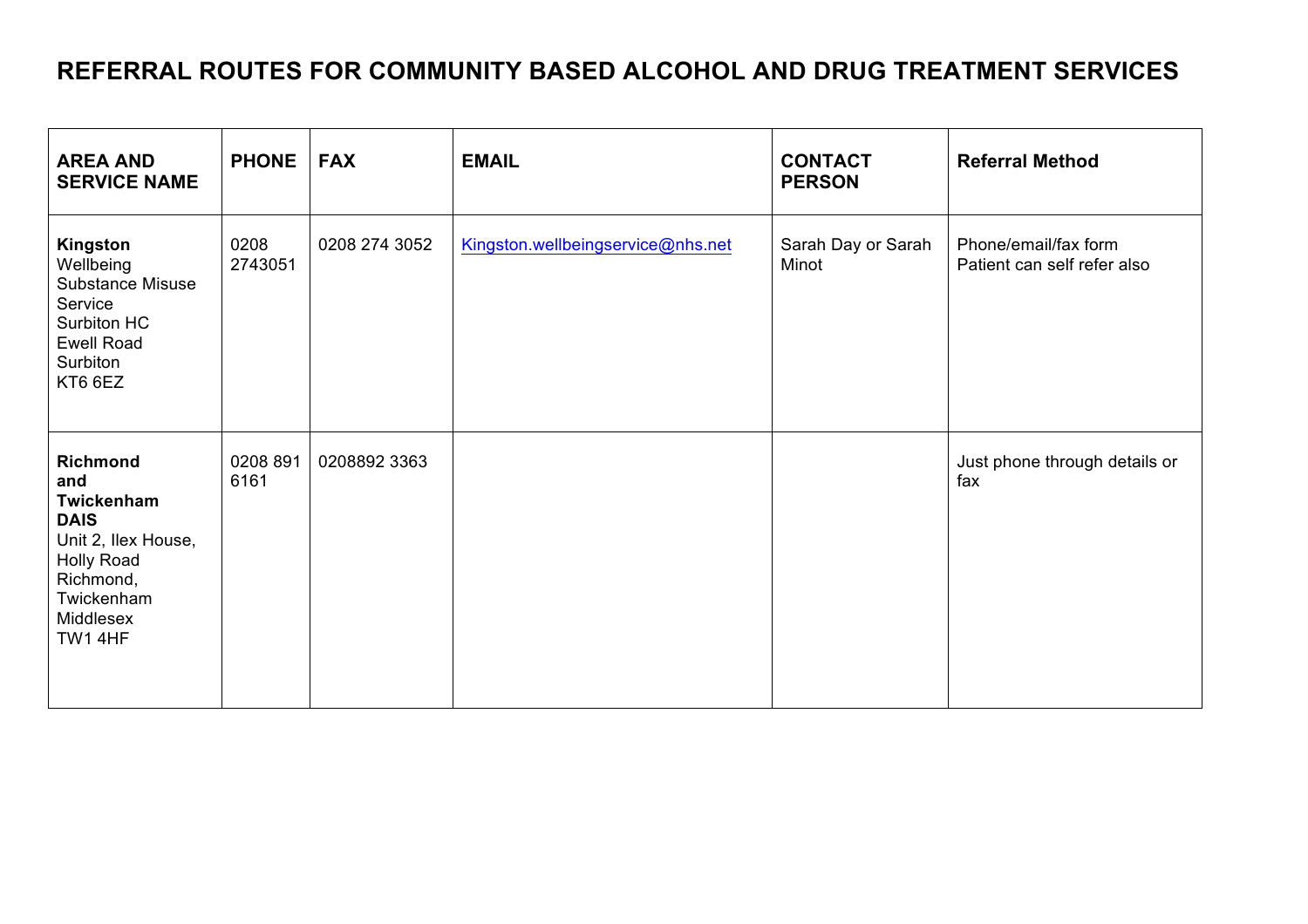| <b>Merton and Sutton</b><br><b>CDSSL (Sutton)</b><br>20 Woodcote road<br>Wallington<br>SM6 ONN<br>DIP (Merton)<br>296A Kingston Road<br>Wimbledon Chase<br><b>SW20 8LX</b> | 0771501<br>2134                    |                                    | tim@cdssl.org<br>SuttonDIP@cdssl.org |                                                      | Phone or email                                                             |
|----------------------------------------------------------------------------------------------------------------------------------------------------------------------------|------------------------------------|------------------------------------|--------------------------------------|------------------------------------------------------|----------------------------------------------------------------------------|
| Wandsworth<br><b>IDAS CJIS</b><br>86 Garret Lane<br>London<br><b>SW18 4DB</b>                                                                                              | 0208<br>8754400                    |                                    | p.patel@blenheimcdp.org.uk           | <b>Rob Caulder</b>                                   | Phone                                                                      |
| <b>Surrey DIP</b><br>Unit 4 Bradmere<br>House<br><b>Brook Way</b><br>Kingston road<br>Leatherhead<br><b>KT22 7NA</b>                                                       | 01372<br>748350                    | 01372<br>748363                    | Surreydip.spoc@cri.org.uk            | n.b. only for patients in<br>criminal justice system | Use referral form or phone                                                 |
| <b>Surrey south west</b><br><b>SADAS</b><br>14 Jenner Road<br>Guildford<br>Surrey<br>GU1 3PL<br><b>Surrey north west</b><br>and east<br><b>SHROT</b>                       | 01483<br>590150<br>01483<br>773242 | 01483<br>590160<br>01483<br>740394 |                                      | For all other surrey<br>patients                     | Fax using referral form or<br>phone<br>Fax using referral form or<br>phone |
| Croydon<br><b>KCA</b><br>Lantern Hall<br>190 Church road<br>Croydon                                                                                                        | 0208<br>6047104                    | 0208<br>6800144                    | Croydon@kcaorg.uk                    |                                                      | Phone, email or fax                                                        |